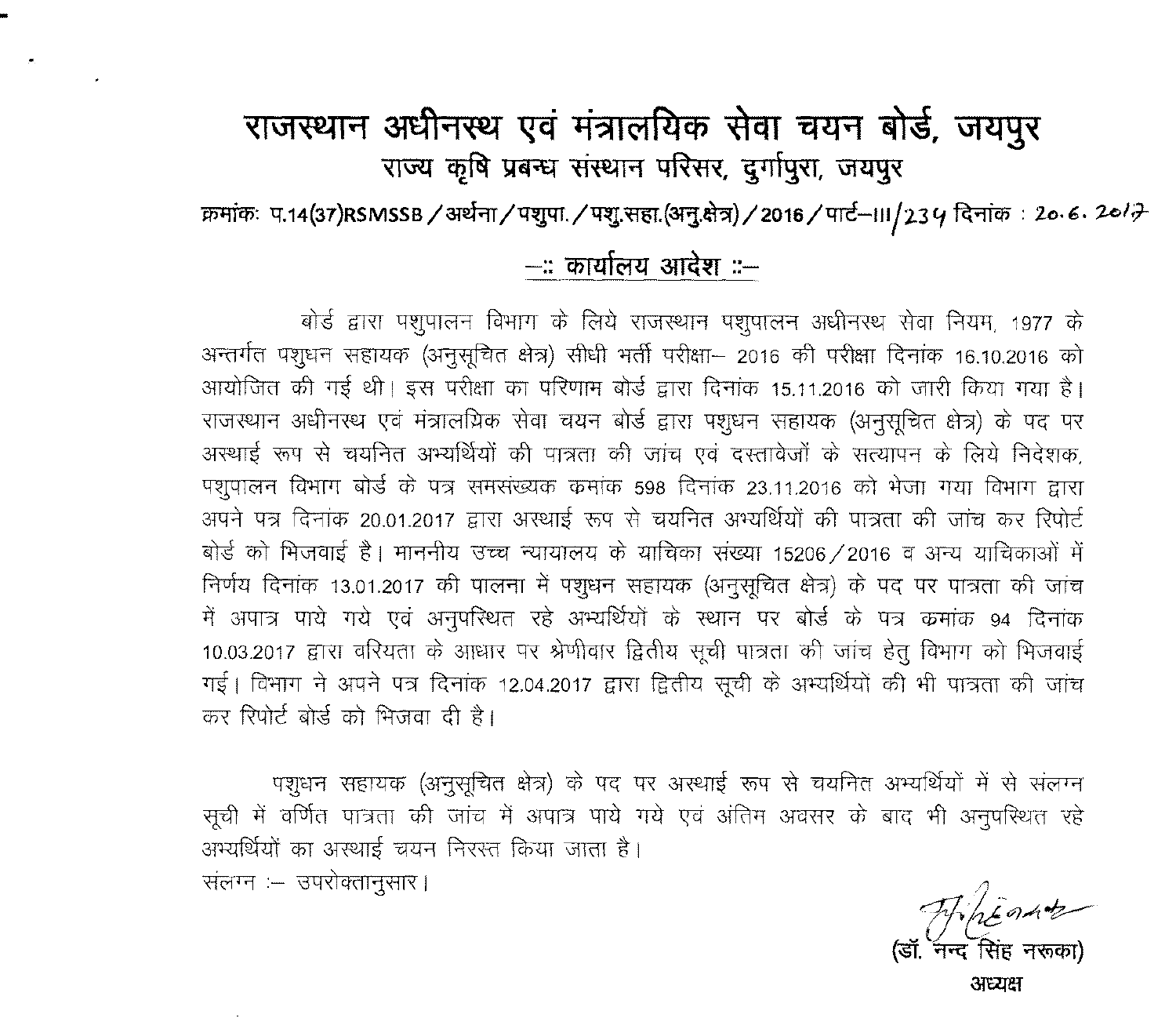पात्रता की जांच में अपात्र पाये गये अभ्यर्थियों की सूची (TSP)

.

 $\bar{\mathcal{A}}$ 

|                     | S.No. Application I.D. Roll No. |        | <b>Name of Candidate</b>              | <b>Non</b> | <b>Remark</b>                                    |  |  |
|---------------------|---------------------------------|--------|---------------------------------------|------------|--------------------------------------------------|--|--|
|                     |                                 |        |                                       | Eig.       |                                                  |  |  |
| $\vert$ 1           | 201600091790                    | 400205 | PRATHVIRAJ SINGH<br><b>CHUNDAWAT</b>  | <b>NE</b>  | द्वितीय वर्ष का परिणाम 21.08.2016 के<br>पश्चात्  |  |  |
| $\overline{2}$      | 201600091793                    | 400206 | <b>ABHISHEK MEGHWAL</b>               | <b>NE</b>  | द्वितीय वर्ष का परिणाम 21.08.2016 के<br>पश्चात   |  |  |
| 3                   | 201600090083                    | 400076 | DHARMESH MEEENA                       | <b>NE</b>  | द्वितीय वर्ष का परिणाम 21.08.2016 के<br>पश्चात   |  |  |
| $\sqrt{4}$          | 201600091842                    | 400161 | <b>VIDHYA SHANKER</b><br>MEGHWAL      | <b>NE</b>  | द्वितीय वर्ष का परिणाम 21.08.2016 के<br>पश्चात   |  |  |
| 5                   | 201600091781                    | 400495 | <b>ASHISH LUHAR</b>                   | <b>NE</b>  | द्वितीय वर्ष का परिणाम 21.08.2016 के<br>पश्चात्  |  |  |
| $\overline{6}$      | 201600092187                    | 400422 | <b>BALWANT SINGH</b>                  | <b>NE</b>  | टी एस पी क्षेत्र से नही है                       |  |  |
| $\overline{\gamma}$ | 201600091721                    | 400048 | PANKAJ KUMAR KALASUA                  | <b>NE</b>  | द्वितीय वर्ष का परिणाम 21.08.2016 के<br>पश्चात   |  |  |
| $\overline{8}$      | 201600090874                    | 400468 | <b>DILIP BARANDA</b>                  | <b>NE</b>  | द्वितीय वर्ष का परिणाम 21.08.2016 के<br>पश्चात   |  |  |
| $\overline{9}$      | 201600091822                    | 400274 | <b>ANIL KUMAR</b>                     | <b>NE</b>  | टी एस पी क्षेत्र से नही है                       |  |  |
| 10                  | 201600092019                    | 400485 | <b>KARAN CHOUDHARY</b>                | <b>NE</b>  | टी एस पी क्षेत्र से नही है                       |  |  |
| 11                  | 201600091892                    | 400030 | PARVAT KUMAR DAMOR                    | <b>NE</b>  | द्वितीय वर्ष का परिणाम 21.08.2016 के<br>पश्चात्  |  |  |
| 12                  | 201600091779                    | 400187 | DINESH CHANDRA PARGI                  | <b>NE</b>  | द्वितीय वर्ष का परिणाम 21.08.2016 के<br>पश्चात्  |  |  |
| 13                  | 201600092192                    | 400547 | <b>BHAG SINGH</b>                     | <b>NE</b>  | टी एस पी क्षेत्र से नही है                       |  |  |
| $14\,$              | 201600091856                    | 400189 | RADHESHYAM MEGHWAL                    | <b>NE</b>  | द्वितीय वर्ष का परिणाम 21.08.2016 के<br>पश्चात   |  |  |
| 15                  | 201600089890                    | 400083 | <b>HARISH CHANDRA</b><br><b>DAMOR</b> | <b>NE</b>  | द्वितीय वर्ष का परिणाम 21.08.2016 के<br>पश्चात्  |  |  |
| 16                  | 201600090880                    | 400493 | PREM CHAND DAMOR                      | <b>NE</b>  | द्वितीय वर्ष का परिणाम 21.08.2016 के<br>पश्चात्  |  |  |
| 17                  | 201600091259                    | 400213 | <b>ANIL BUNKER</b>                    | <b>NE</b>  | द्वितीय वर्ष का परिणाम 21.08.2016 के<br>पश्चात   |  |  |
| 18                  | 201600091817                    | 400120 | <b>JAI SINGH PARIHAR</b>              | <b>NE</b>  | टी एस पी क्षेत्र से नही है                       |  |  |
| 19                  | 201600091718                    | 400210 | YUGAL SINGH                           | NE.        | द्वितीय वर्ष का परिणाम 21.08.2016 के<br>पश्चात्  |  |  |
| 20                  | 201600090354                    | 400073 | HARISH KUMAR PATEL                    | <b>NE</b>  | द्वितीय वर्ष का परिणाम 21.08.2016 के<br>पश्चात   |  |  |
| 21                  | 201600091223                    | 400307 | <b>NIRBHAY SINGH RATHORE</b>          | <b>NE</b>  | द्वितीय वर्ष का परिणाम 21.08.2016 के <br>पश्चात् |  |  |

 $\leftarrow$ 

 $\sim$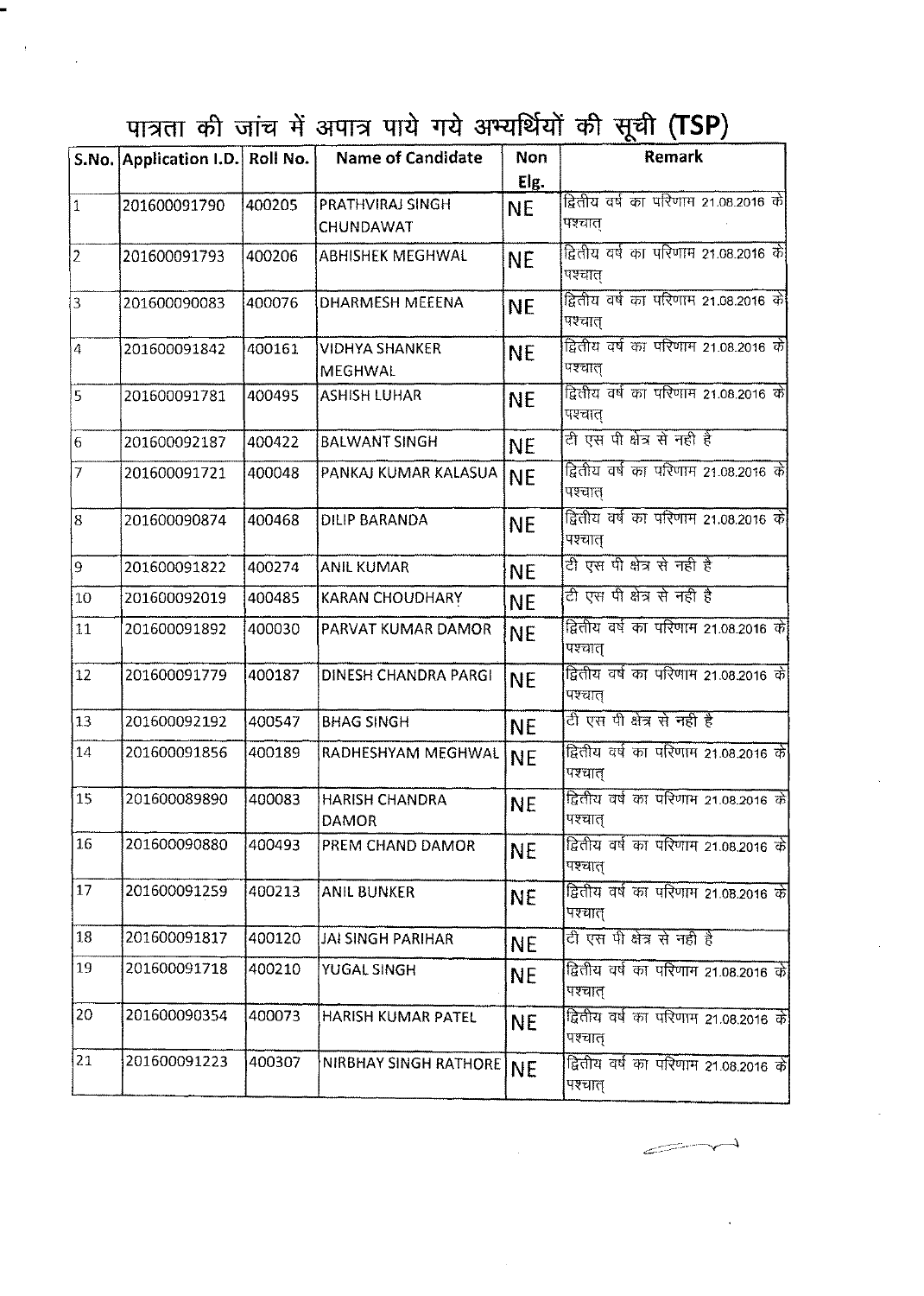| 201600091425 | 400280 | <b>BHUPESH MEENA</b>                    | <b>NE</b> | द्वितीय वर्ष का परिणाम 21.08.2016 के<br>पश्चात्              |
|--------------|--------|-----------------------------------------|-----------|--------------------------------------------------------------|
| 201600091854 | 400230 |                                         |           | द्वितीय वर्ष का परिणाम 21.08.2016 के<br>पश्चात्              |
| 201600090875 | 400063 | KOKILA KUMARI KHARADI                   |           | द्वितीय वर्ष का परिणाम 21.08.2016 के<br>पश्चात्              |
| 201600091264 | 400247 | <b>SHEELA AHARI</b>                     | <b>NE</b> | द्वितीय वर्ष का परिणाम 21.08.2016 के<br> पश्चात्             |
| 201600090454 | 400072 | RACHANA ROAT                            | <b>NE</b> | द्वितीय वर्ष का परिणाम 21.08.2016 के<br>पश्चात               |
| 201600091708 | 400265 | JAYANTI KUMARI AHARI                    | <b>NE</b> | द्वितीय वर्ष का परिणाम 21.08.2016 के<br>पश्चात्              |
| 201600091168 | 400171 |                                         | <b>NE</b> | द्वितीय वर्ष का परिणाम 21.08.2016 के<br> पश्चात्             |
| 201600087930 | 400263 | <b>SUNITA KUMARI</b>                    | <b>NE</b> | द्वितीय वर्ष का परिणाम 21.08.2016 के<br>पश्चात्              |
| 201600090916 | 400061 | <b>JINEE PARGI</b>                      | <b>NE</b> | द्वितीय वर्ष का परिणाम 21.08.2016 के<br>पश्चात्              |
| 201600091878 | 400271 | NAVINDRA MEENA                          | <b>NE</b> | द्रितीय वर्ष का परिणाम 21.08.2016 के<br>पश्चात्              |
| 201600092142 | 400260 | <b>NIRMAL KUMAR</b><br><b>MEGHWAL</b>   | <b>NE</b> | द्वितीय वर्ष का परिणाम 21.08.2016 के<br>पश्चात               |
| 201600091910 | 400313 | <b>MAHESH KUMAR</b><br><b>BAIRAWA</b>   | <b>NE</b> | टी एस पी क्षेत्र से नही है                                   |
| 201600091894 | 400029 | <b>JASWANT SALVI</b>                    | <b>NE</b> | द्वितीय वर्ष का परिणाम 21.08.2016 के<br>पश्चात्              |
| 201600091918 | 400462 | <b>DHANRAJ VADERA</b>                   | <b>NE</b> | द्वितीय वर्ष का परिणाम 21.08.2016 के<br>पश्चात्              |
| 201600091161 | 400168 | <b>ISHWAR LAL ROAT</b>                  | <b>NE</b> | द्वितीय वर्ष का परिणाम 21.08.2016 के<br>पश्चात्              |
| 201600089377 | 400243 | <b>SUBHASH CHANDRA</b><br><b>KATIJA</b> | <b>NE</b> | द्वितीय वर्ष का परिणाम 21.08.2016 के<br>पश्चात्              |
| 201600091490 | 400444 | <b>ARJUN LAL DAMOR</b>                  | <b>NE</b> | द्वितीय वर्ष का परिणाम 21.08.2016 के<br>पश्चात्              |
| 201600091737 | 400467 | ARJUN LAL NINAMA                        | <b>NE</b> | द्वितीय वर्ष का परिणाम 21.08.2016 के<br>पश्चात्              |
| 201600091798 | 400039 | MUKESH ROAT                             | <b>NE</b> | द्वितीय वर्ष का परिणाम 21.08.2016 के<br>पश्चात्              |
| 201600091839 | 400303 | <b>BHEM RAJ KATARA</b>                  | <b>NE</b> | द्वितीय वर्ष का परिणाम 21.08.2016 के<br>पश्चात्              |
| 201600091273 | 400166 | DINESH MEENA                            | <b>NE</b> | द्वितीय वर्ष का परिणाम 21.08.2016 के<br>पश्चात्              |
| 201600091978 | 400312 | <b>BHAGWATI KHARWAR</b>                 | <b>NE</b> | द्वितीय वर्ष का परिणाम 21.08.2016 के<br>पश्चात्              |
|              |        |                                         |           | SADHNA KUMARI DAMOR NE<br><b>INE</b><br>KAMLA KUMARI VARAHAT |

.

 $\mathcal{L}_{\text{max}}$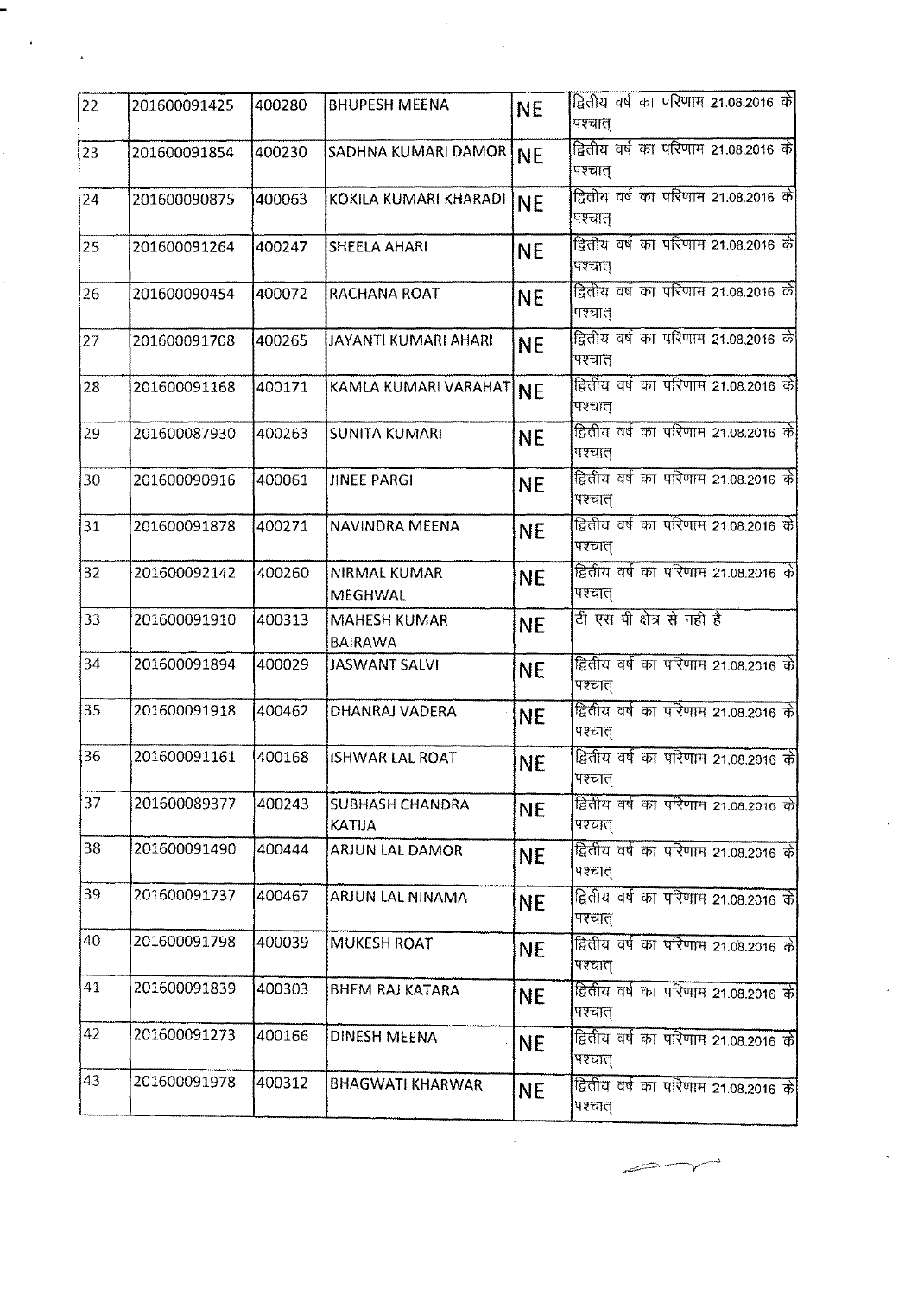| 44 | 201600089220 | 400095 | <b>VIPIN ROAT</b>                      | <b>NE</b> | द्वितीय वर्ष का परिणाम 21.08.2016 के<br>पश्चात्         |
|----|--------------|--------|----------------------------------------|-----------|---------------------------------------------------------|
| 45 | 201600091797 | 400330 | PRAHLAD KUMAR<br><b>SOLANKI</b>        | <b>NE</b> | द्वितीय वर्ष का परिणाम 21.08.2016 के<br>पश्चात्         |
| 46 | 201600091980 | 400267 | HIRALAL BAMANIYA                       | <b>NE</b> | द्वितीय वर्ष का परिणाम 21.08.2016 के<br>पश्चात्         |
| 47 | 201600009164 | 400315 | <b>KALURAM PARMAR</b>                  | <b>NE</b> | द्वितीय वर्ष का परिणाम 21.08.2016 के<br>पश्चात्         |
| 48 | 201600091112 | 400421 | <b>DEVI LAL GAMETI</b>                 | <b>NE</b> | <u>द्वितीय वर्ष का परिणाम 21.08.2016 के </u><br>पश्चात् |
| 49 | 201600089397 | 400180 | HANSRAJ VARHAT                         | <b>NE</b> | द्वितीय वर्ष का परिणाम 21.08.2016 के<br>पश्चात्         |
| 50 | 201600092269 | 400003 | KANTI LAL VADAKIYA                     | <b>NE</b> | द्वितीय वर्ष का परिणाम 21.08.2016 के<br>पश्चात्         |
| 51 | 201600091814 | 400201 | MUKESH KUMAR ROAT                      | <b>NE</b> | द्वितीय वर्ष का परिणाम 21.08.2016 के<br>पश्चात्         |
| 52 | 201600089863 | 400086 | <b>HARDIK PATIDAR</b>                  | <b>NE</b> | परीक्षा परिणाम दिनांक 21.08.2016<br>पश्चात का है।       |
| 53 | 201600086849 | 400451 | <b>HARISH KUMAR</b><br><b>CHOUBISA</b> | <b>NE</b> | परीक्षा परिणाम दिनांक 21.08.2016<br>पश्चात का है।       |
| 54 | 201600091714 | 400049 | <b>SURENDRA KUMAR</b><br>SAMOTA        | <b>NE</b> | टी.एस.पी. क्षेत्र से नहीं है।                           |
| 55 | 201600091794 | 400204 | <b>BHAGWATI LAL</b><br><b>MEGHWAL</b>  | <b>NE</b> | परीक्षा परिणाम दिनांक 21.08.2016<br>पश्चात का है।       |
| 56 | 201600091833 | 400191 | <b>SHANTI LAL TABIYAR</b>              | <b>NE</b> | परीक्षा परिणाम दिनांक 21.08.2016<br>पश्चात का है।       |
| 57 | 201600087284 | 400248 | RUPESH KUMAR MEENA                     | <b>NE</b> | परीक्षा परिणाम दिनांक 21.08.2016<br>पश्चात का है।       |
| 58 | 201600091962 | 400225 | <b>MAHIPAL ROAT</b>                    | <b>NE</b> | परीक्षा परिणाम दिनांक 21.08.2016<br>पश्चात का है।       |
| 59 | 201600091802 | 400040 | <b>BHARAT LAL NANOMA</b>               | <b>NE</b> | परीक्षा परिणाम दिनांक 21.08.2016<br>पश्चात का है।       |
| 60 | 201600091927 | 400319 | <b>GANESH KUMAR</b>                    | <b>NE</b> | परीक्षा परिणाम दिनांक 21.08.2016<br>पश्चात का है।       |
| 61 | 201600090869 | 400065 | NARSHING MENAT                         | <b>NE</b> | परीक्षा परिणाम दिनांक 21.08.2016<br>पश्चात का है।       |
| 62 | 201600091732 | 400290 | <b>AMAR SINGH DAMOR</b>                | <b>NE</b> | परीक्षा परिणाम दिनांक 21.08.2016<br>पश्चात का है।       |
| 63 | 201600087273 | 400150 | KAVA RAM MEENA                         | <b>NE</b> | आयु 42 वर्ष से अधिक है।                                 |
| 64 | 201600091796 | 400037 | KAMLESH DODA                           | NE.       | परीक्षा परिणाम दिनांक 21.08.2016<br>पश्चात का है।       |
| 65 | 201600091078 | 400211 | <b>VIPIN KUMAR DAMOR</b>               | <b>NE</b> | परीक्षा परिणाम दिनांक 21.08.2016<br>पश्चात का है।       |

 $\mathcal{L}^{\text{max}}$ 

 $\ddot{\phantom{0}}$ 

 $\hat{\mathcal{L}}$ 

 $\label{eq:2} \begin{split} \mathcal{L}_{\text{max}}(\mathbf{x}) = \mathcal{L}_{\text{max}}(\mathbf{x}) \end{split}$ 

 $\rightarrow$ 

 $\frac{1}{2} \frac{1}{2} \frac{1}{2} \frac{1}{2}$